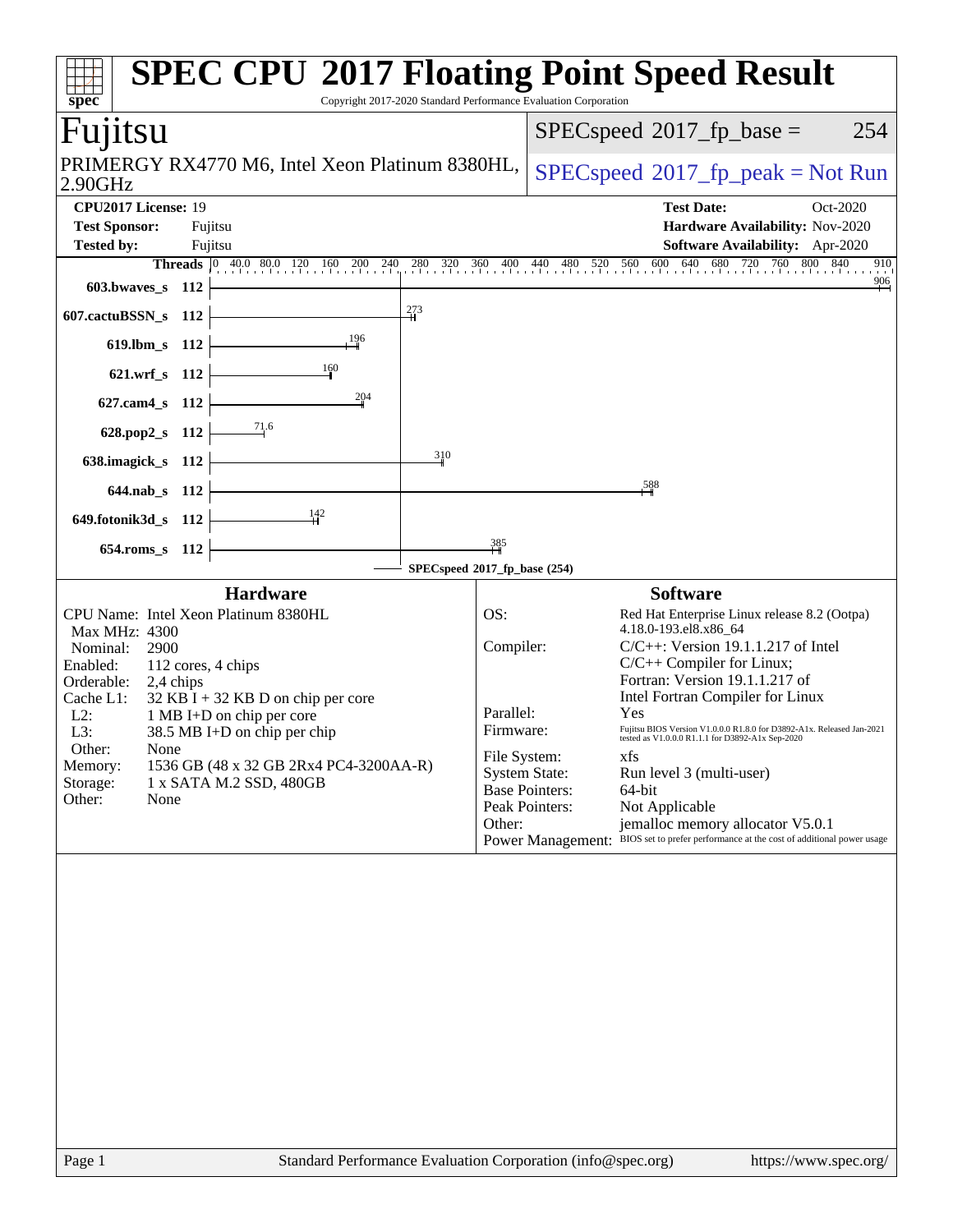## **[SPEC CPU](http://www.spec.org/auto/cpu2017/Docs/result-fields.html#SPECCPU2017FloatingPointSpeedResult)[2017 Floating Point Speed Result](http://www.spec.org/auto/cpu2017/Docs/result-fields.html#SPECCPU2017FloatingPointSpeedResult)** Copyright 2017-2020 Standard Performance Evaluation Corporation  $SPECspeed^{\circledcirc}2017_fp\_base = 254$  $SPECspeed^{\circledcirc}2017_fp\_base = 254$

### Fujitsu

**[spec](http://www.spec.org/)**

2.90GHz PRIMERGY RX4770 M6, Intel Xeon Platinum 8380HL,  $SPECspeed^{\circ}2017\_fp\_peak = Not Run$  $SPECspeed^{\circ}2017\_fp\_peak = Not Run$ 

**[CPU2017 License:](http://www.spec.org/auto/cpu2017/Docs/result-fields.html#CPU2017License)** 19 **[Test Date:](http://www.spec.org/auto/cpu2017/Docs/result-fields.html#TestDate)** Oct-2020 **[Test Sponsor:](http://www.spec.org/auto/cpu2017/Docs/result-fields.html#TestSponsor)** Fujitsu **[Hardware Availability:](http://www.spec.org/auto/cpu2017/Docs/result-fields.html#HardwareAvailability)** Nov-2020 **[Tested by:](http://www.spec.org/auto/cpu2017/Docs/result-fields.html#Testedby)** Fujitsu **[Software Availability:](http://www.spec.org/auto/cpu2017/Docs/result-fields.html#SoftwareAvailability)** Apr-2020

#### **[Results Table](http://www.spec.org/auto/cpu2017/Docs/result-fields.html#ResultsTable)**

|                             | <b>Base</b>    |                |                |                |            | <b>Peak</b>    |            |                |                |              |                |              |                |              |
|-----------------------------|----------------|----------------|----------------|----------------|------------|----------------|------------|----------------|----------------|--------------|----------------|--------------|----------------|--------------|
| <b>Benchmark</b>            | <b>Threads</b> | <b>Seconds</b> | Ratio          | <b>Seconds</b> | Ratio      | <b>Seconds</b> | Ratio      | <b>Threads</b> | <b>Seconds</b> | <b>Ratio</b> | <b>Seconds</b> | <b>Ratio</b> | <b>Seconds</b> | <b>Ratio</b> |
| 603.bwayes_s                | 112            | 66.2           | 892            | 65.1           | 906        | 65.1           | <u>906</u> |                |                |              |                |              |                |              |
| 607.cactuBSSN s             | 112            | 61.2           | 273            | 62.3           | 267        | 61.1           | 273        |                |                |              |                |              |                |              |
| $619.1$ bm_s                | 112            | 26.6           | 197            | 28.9           | 181        | 26.8           | 196        |                |                |              |                |              |                |              |
| $621.wrf$ s                 | 112            | 82.5           | <b>160</b>     | 82.8           | 160        | 82.1           | 161        |                |                |              |                |              |                |              |
| $627$ .cam $4$ <sub>S</sub> | 112            | 43.8           | 202            | 43.4           | 204        | 43.4           | 204        |                |                |              |                |              |                |              |
| $628.pop2_s$                | 112            | 165            | 72.0           | 166            | 71.3       | 166            | 71.6       |                |                |              |                |              |                |              |
| 638.imagick_s               | 112            | 46.5           | 310            | 46.7           | 309        | 46.5           | 310        |                |                |              |                |              |                |              |
| $644$ .nab s                | 112            | 29.6           | 589            | 29.7           | 588        | 30.4           | 576        |                |                |              |                |              |                |              |
| 649.fotonik3d s             | 112            | 66.4           | 137            | 64.0           | <u>142</u> | 63.4           | 144        |                |                |              |                |              |                |              |
| $654$ .roms s               | 112            | 40.9           | 385            | 40.7           | 387        | 41.9           | 376        |                |                |              |                |              |                |              |
| $SPECspeed*2017fp base =$   |                |                | 254            |                |            |                |            |                |                |              |                |              |                |              |
| $SPECspeed*2017$ fp peak =  |                |                | <b>Not Run</b> |                |            |                |            |                |                |              |                |              |                |              |

Results appear in the [order in which they were run.](http://www.spec.org/auto/cpu2017/Docs/result-fields.html#RunOrder) Bold underlined text [indicates a median measurement](http://www.spec.org/auto/cpu2017/Docs/result-fields.html#Median).

#### **[Operating System Notes](http://www.spec.org/auto/cpu2017/Docs/result-fields.html#OperatingSystemNotes)**

Stack size set to unlimited using "ulimit -s unlimited"

#### **[Environment Variables Notes](http://www.spec.org/auto/cpu2017/Docs/result-fields.html#EnvironmentVariablesNotes)**

Environment variables set by runcpu before the start of the run: KMP\_AFFINITY = "granularity=fine,compact" LD\_LIBRARY\_PATH = "/home/PVT/speccpu/lib/intel64:/home/PVT/speccpu/je5.0.1-64" MALLOC\_CONF = "retain:true" OMP\_STACKSIZE = "192M"

#### **[General Notes](http://www.spec.org/auto/cpu2017/Docs/result-fields.html#GeneralNotes)**

 Binaries compiled on a system with 1x Intel Core i9-7980XE CPU + 64GB RAM memory using Redhat Enterprise Linux 8.0 Transparent Huge Pages enabled by default Prior to runcpu invocation Filesystem page cache synced and cleared with: sync; echo 3> /proc/sys/vm/drop\_caches NA: The test sponsor attests, as of date of publication, that CVE-2017-5754 (Meltdown) is mitigated in the system as tested and documented. Yes: The test sponsor attests, as of date of publication, that CVE-2017-5753 (Spectre variant 1) is mitigated in the system as tested and documented. Yes: The test sponsor attests, as of date of publication, that CVE-2017-5715 (Spectre variant 2) is mitigated in the system as tested and documented. jemalloc, a general purpose malloc implementation built with the RedHat Enterprise 7.5, and the system compiler gcc 4.8.5

**(Continued on next page)**

| Page 2 | Standard Performance Evaluation Corporation (info@spec.org) | https://www.spec.org/ |
|--------|-------------------------------------------------------------|-----------------------|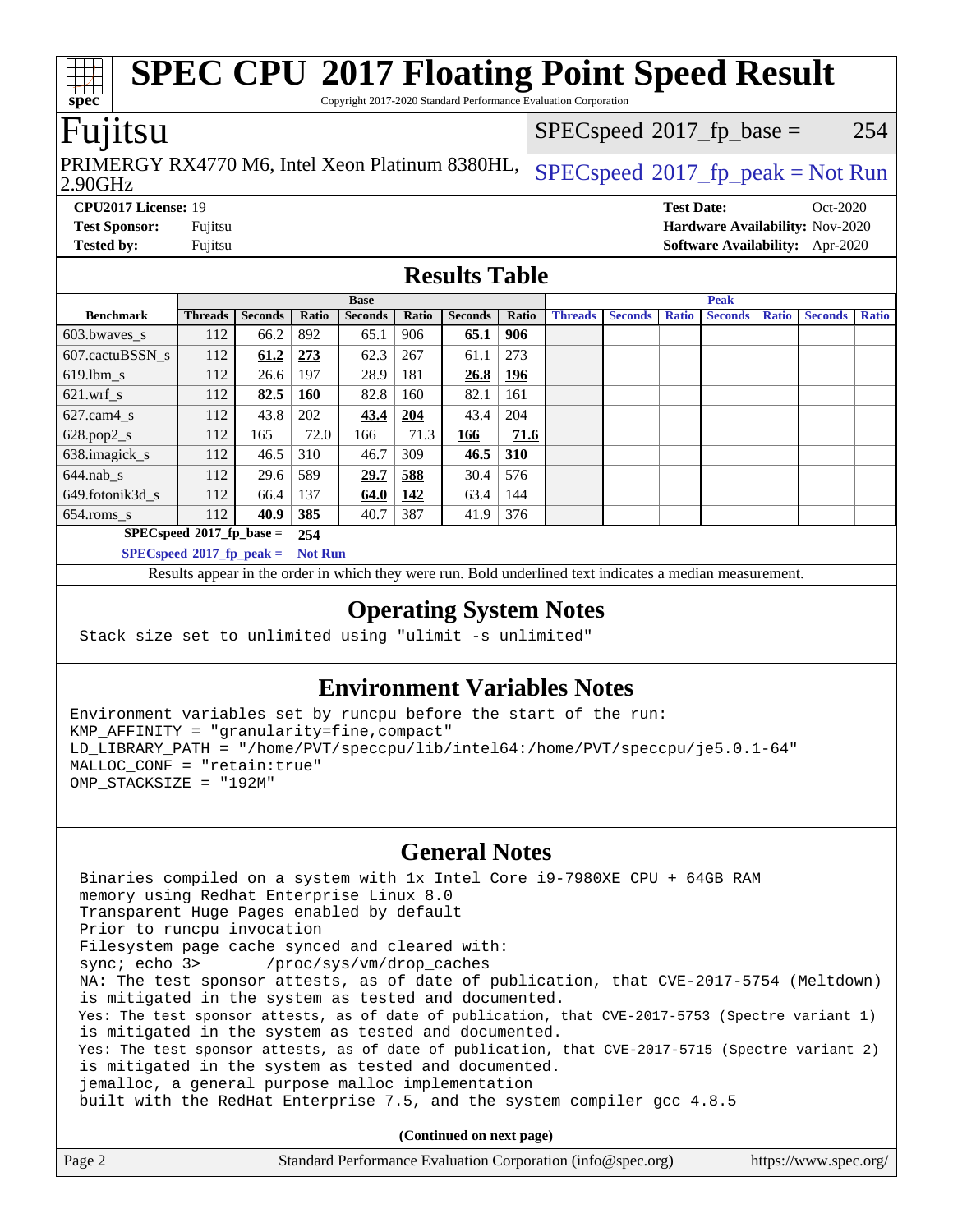#### **[spec](http://www.spec.org/) [SPEC CPU](http://www.spec.org/auto/cpu2017/Docs/result-fields.html#SPECCPU2017FloatingPointSpeedResult)[2017 Floating Point Speed Result](http://www.spec.org/auto/cpu2017/Docs/result-fields.html#SPECCPU2017FloatingPointSpeedResult)** Copyright 2017-2020 Standard Performance Evaluation Corporation Fujitsu 2.90GHz PRIMERGY RX4770 M6, Intel Xeon Platinum 8380HL,  $SPEC speed^{\circ}2017\_fp\_peak = Not Run$  $SPECspeed^{\circledcirc}2017_fp\_base = 254$  $SPECspeed^{\circledcirc}2017_fp\_base = 254$ **[CPU2017 License:](http://www.spec.org/auto/cpu2017/Docs/result-fields.html#CPU2017License)** 19 **[Test Date:](http://www.spec.org/auto/cpu2017/Docs/result-fields.html#TestDate)** Oct-2020 **[Test Sponsor:](http://www.spec.org/auto/cpu2017/Docs/result-fields.html#TestSponsor)** Fujitsu **[Hardware Availability:](http://www.spec.org/auto/cpu2017/Docs/result-fields.html#HardwareAvailability)** Nov-2020 **[Tested by:](http://www.spec.org/auto/cpu2017/Docs/result-fields.html#Testedby)** Fujitsu **[Software Availability:](http://www.spec.org/auto/cpu2017/Docs/result-fields.html#SoftwareAvailability)** Apr-2020

#### **[General Notes \(Continued\)](http://www.spec.org/auto/cpu2017/Docs/result-fields.html#GeneralNotes)**

sources available from jemalloc.net or <https://github.com/jemalloc/jemalloc/releases>

#### **[Platform Notes](http://www.spec.org/auto/cpu2017/Docs/result-fields.html#PlatformNotes)**

Page 3 Standard Performance Evaluation Corporation [\(info@spec.org\)](mailto:info@spec.org) <https://www.spec.org/> BIOS configuration: Hyper Threading = Disabled Adjacent Cache Line Prefetch = Disabled DCU Streamer Prefetcher = Disabled VT-d = Disabled Stale AtoS = Disabled Patrol Scrub = Enabled FAN Control = Full Sysinfo program /home/PVT/speccpu/bin/sysinfo Rev: r6365 of 2019-08-21 295195f888a3d7edb1e6e46a485a0011 running on localhost.localdomain Fri Oct 16 16:28:56 2020 SUT (System Under Test) info as seen by some common utilities. For more information on this section, see <https://www.spec.org/cpu2017/Docs/config.html#sysinfo> From /proc/cpuinfo model name : Intel(R) Xeon(R) Platinum 8380HL CPU @ 2.90GHz 4 "physical id"s (chips) 112 "processors" cores, siblings (Caution: counting these is hw and system dependent. The following excerpts from /proc/cpuinfo might not be reliable. Use with caution.) cpu cores : 28 siblings : 28 physical 0: cores 0 1 2 3 4 5 6 8 9 10 11 12 13 14 16 17 18 19 20 21 22 24 25 26 27 28 29 30 physical 1: cores 0 1 2 3 4 5 6 8 9 10 11 12 13 14 16 17 18 19 20 21 22 24 25 26 27 28 29 30 physical 2: cores 0 1 2 3 4 5 6 8 9 10 11 12 13 14 16 17 18 19 20 21 22 24 25 26 27 28 29 30 physical 3: cores 0 1 2 3 4 5 6 8 9 10 11 12 13 14 16 17 18 19 20 21 22 24 25 26 27 28 29 30 From lscpu: Architecture: x86\_64 CPU op-mode(s): 32-bit, 64-bit Byte Order: Little Endian  $CPU(s):$  112 On-line CPU(s) list: 0-111 Thread(s) per core: 1 Core(s) per socket: 28 **(Continued on next page)**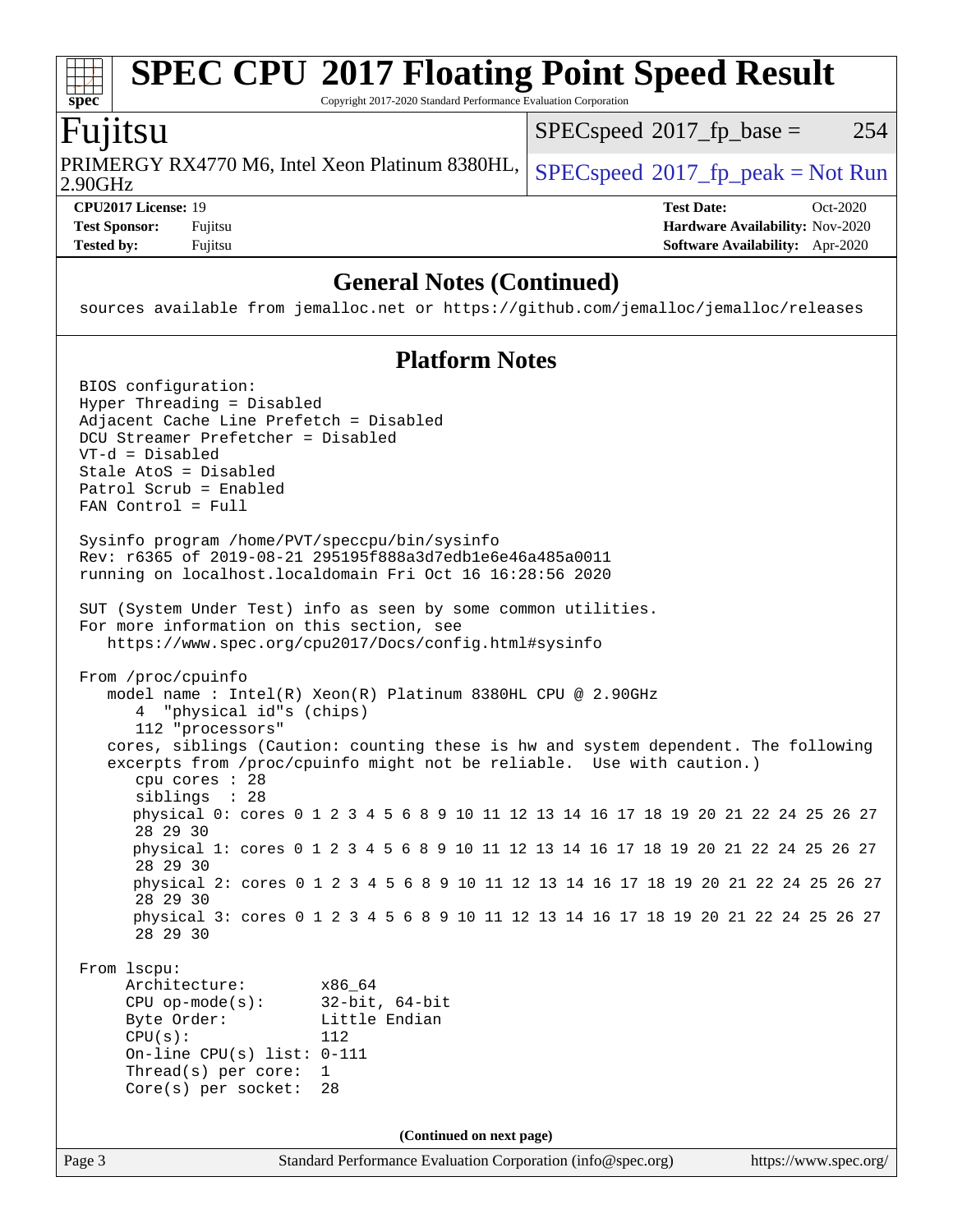Copyright 2017-2020 Standard Performance Evaluation Corporation

# Fujitsu

**[spec](http://www.spec.org/)**

2.90GHz PRIMERGY RX4770 M6, Intel Xeon Platinum 8380HL,  $SPECspeed^{\circ}2017\_fp\_peak = Not Run$  $SPECspeed^{\circ}2017\_fp\_peak = Not Run$ 

 $SPECspeed^{\circ}2017_fp\_base = 254$  $SPECspeed^{\circ}2017_fp\_base = 254$ 

**[CPU2017 License:](http://www.spec.org/auto/cpu2017/Docs/result-fields.html#CPU2017License)** 19 **[Test Date:](http://www.spec.org/auto/cpu2017/Docs/result-fields.html#TestDate)** Oct-2020 **[Test Sponsor:](http://www.spec.org/auto/cpu2017/Docs/result-fields.html#TestSponsor)** Fujitsu **[Hardware Availability:](http://www.spec.org/auto/cpu2017/Docs/result-fields.html#HardwareAvailability)** Nov-2020 **[Tested by:](http://www.spec.org/auto/cpu2017/Docs/result-fields.html#Testedby)** Fujitsu **[Software Availability:](http://www.spec.org/auto/cpu2017/Docs/result-fields.html#SoftwareAvailability)** Apr-2020

#### **[Platform Notes \(Continued\)](http://www.spec.org/auto/cpu2017/Docs/result-fields.html#PlatformNotes)**

| Socket(s):                                                                           | 4                                                                                       |  |  |  |  |
|--------------------------------------------------------------------------------------|-----------------------------------------------------------------------------------------|--|--|--|--|
| NUMA $node(s):$                                                                      | 4                                                                                       |  |  |  |  |
| Vendor ID:                                                                           | GenuineIntel                                                                            |  |  |  |  |
| CPU family:                                                                          | 6                                                                                       |  |  |  |  |
| Model:                                                                               | 85                                                                                      |  |  |  |  |
| Model name:                                                                          | Intel(R) Xeon(R) Platinum 8380HL CPU @ 2.90GHz                                          |  |  |  |  |
| Stepping:                                                                            | 11                                                                                      |  |  |  |  |
| CPU MHz:                                                                             | 1027.361                                                                                |  |  |  |  |
| CPU max MHz:                                                                         | 4300.0000                                                                               |  |  |  |  |
| CPU min MHz:                                                                         | 1000.0000                                                                               |  |  |  |  |
| BogoMIPS:                                                                            | 5800.00                                                                                 |  |  |  |  |
| Virtualization:                                                                      | $VT - x$                                                                                |  |  |  |  |
| Lld cache:                                                                           | 32K                                                                                     |  |  |  |  |
| Lli cache:                                                                           | 32K                                                                                     |  |  |  |  |
| $L2$ cache:                                                                          | 1024K                                                                                   |  |  |  |  |
| $L3$ cache:                                                                          | 39424K                                                                                  |  |  |  |  |
| NUMA node0 CPU(s):                                                                   | $0 - 27$                                                                                |  |  |  |  |
| NUMA nodel $CPU(s):$                                                                 | $28 - 55$                                                                               |  |  |  |  |
| NUMA $node2$ $CPU(s):$                                                               | $56 - 83$                                                                               |  |  |  |  |
| NUMA $node3$ CPU $(s)$ :                                                             | 84-111                                                                                  |  |  |  |  |
| Flaqs:                                                                               | fpu vme de pse tsc msr pae mce cx8 apic sep mtrr pge mca cmov                           |  |  |  |  |
|                                                                                      | pat pse36 clflush dts acpi mmx fxsr sse sse2 ss ht tm pbe syscall nx pdpelgb rdtscp     |  |  |  |  |
|                                                                                      | Im constant_tsc art arch_perfmon pebs bts rep_good nopl xtopology nonstop_tsc cpuid     |  |  |  |  |
|                                                                                      | aperfmperf pni pclmulqdq dtes64 monitor ds_cpl vmx smx est tm2 ssse3 sdbg fma cx16      |  |  |  |  |
| xtpr pdcm pcid dca sse4_1 sse4_2 x2apic movbe popcnt tsc_deadline_timer aes xsave    |                                                                                         |  |  |  |  |
| avx f16c rdrand lahf_lm abm 3dnowprefetch cpuid_fault epb cat_13 cdp_13              |                                                                                         |  |  |  |  |
|                                                                                      | invpcid_single intel_ppin ssbd mba ibrs ibpb stibp ibrs_enhanced tpr_shadow vnmi        |  |  |  |  |
|                                                                                      | flexpriority ept vpid fsgsbase tsc_adjust bmil hle avx2 smep bmi2 erms invpcid rtm      |  |  |  |  |
|                                                                                      | cqm mpx rdt_a avx512f avx512dq rdseed adx smap clflushopt clwb intel_pt avx512cd        |  |  |  |  |
| avx512bw avx512vl xsaveopt xsavec xgetbvl xsaves cqm_llc cqm_occup_llc cqm_mbm_total |                                                                                         |  |  |  |  |
| cqm_mbm_local avx512_bf16 dtherm ida arat pln pts hwp hwp_act_window hwp_epp         |                                                                                         |  |  |  |  |
|                                                                                      | hwp_pkg_req pku ospke avx512_vnni md_clear flush_11d arch_capabilities                  |  |  |  |  |
|                                                                                      |                                                                                         |  |  |  |  |
| /proc/cpuinfo cache data                                                             |                                                                                         |  |  |  |  |
| cache size $: 39424$ KB                                                              |                                                                                         |  |  |  |  |
|                                                                                      |                                                                                         |  |  |  |  |
|                                                                                      | From numactl --hardware WARNING: a numactl 'node' might or might not correspond to a    |  |  |  |  |
| physical chip.                                                                       |                                                                                         |  |  |  |  |
| $available: 4 nodes (0-3)$                                                           |                                                                                         |  |  |  |  |
|                                                                                      | node 0 cpus: 0 1 2 3 4 5 6 7 8 9 10 11 12 13 14 15 16 17 18 19 20 21 22 23 24 25 26 27  |  |  |  |  |
| node 0 size: 385222 MB                                                               |                                                                                         |  |  |  |  |
| node 0 free: 384799 MB                                                               |                                                                                         |  |  |  |  |
|                                                                                      | node 1 cpus: 28 29 30 31 32 33 34 35 36 37 38 39 40 41 42 43 44 45 46 47 48 49 50 51 52 |  |  |  |  |
| 53 54 55                                                                             |                                                                                         |  |  |  |  |
| node 1 size: 387065 MB                                                               |                                                                                         |  |  |  |  |
| node 1 free: 386503 MB                                                               |                                                                                         |  |  |  |  |
|                                                                                      | node 2 cpus: 56 57 58 59 60 61 62 63 64 65 66 67 68 69 70 71 72 73 74 75 76 77 78 79 80 |  |  |  |  |
|                                                                                      |                                                                                         |  |  |  |  |
|                                                                                      | (Continued on next page)                                                                |  |  |  |  |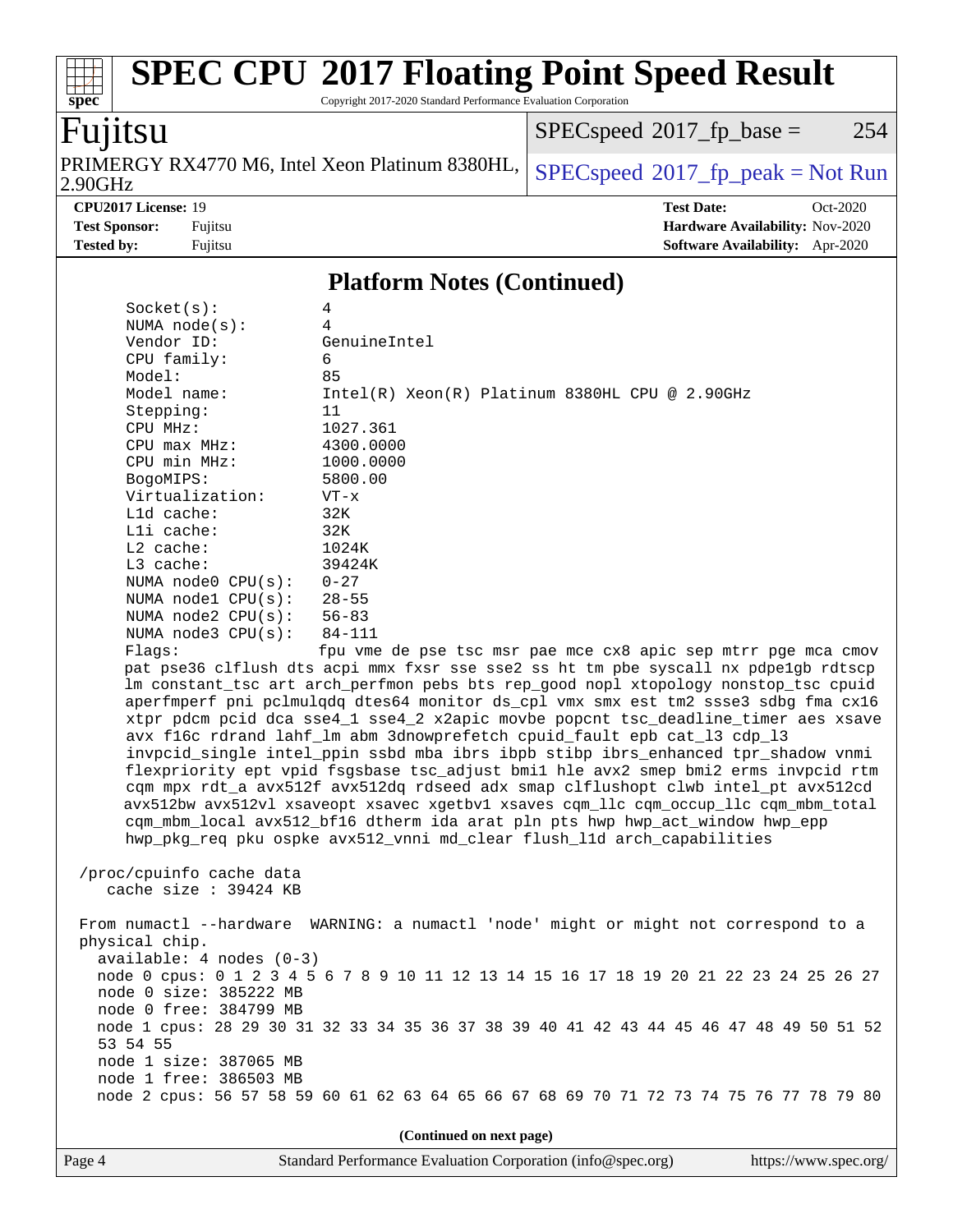#### **[spec](http://www.spec.org/) [SPEC CPU](http://www.spec.org/auto/cpu2017/Docs/result-fields.html#SPECCPU2017FloatingPointSpeedResult)[2017 Floating Point Speed Result](http://www.spec.org/auto/cpu2017/Docs/result-fields.html#SPECCPU2017FloatingPointSpeedResult)** Copyright 2017-2020 Standard Performance Evaluation Corporation Fujitsu  $SPECspeed*2017_fp\_base = 254$  $SPECspeed*2017_fp\_base = 254$

| PRIMERGY RX4770 M6, Intel Xeon Platinum 8380HL, $ SPEC speed^{\circ}2017_fp\_peak = Not Run$<br> 2.90GHz |                                        |            |
|----------------------------------------------------------------------------------------------------------|----------------------------------------|------------|
| <b>CPU2017 License: 19</b>                                                                               | <b>Test Date:</b>                      | $Oct-2020$ |
| <b>Test Sponsor:</b><br>Fujitsu                                                                          | <b>Hardware Availability: Nov-2020</b> |            |

#### **[Platform Notes \(Continued\)](http://www.spec.org/auto/cpu2017/Docs/result-fields.html#PlatformNotes)**

**[Tested by:](http://www.spec.org/auto/cpu2017/Docs/result-fields.html#Testedby)** Fujitsu **[Software Availability:](http://www.spec.org/auto/cpu2017/Docs/result-fields.html#SoftwareAvailability)** Apr-2020

| 81 82 83                                                                                              |  |  |  |  |  |  |  |
|-------------------------------------------------------------------------------------------------------|--|--|--|--|--|--|--|
| node 2 size: 387065 MB                                                                                |  |  |  |  |  |  |  |
| node 2 free: 386740 MB                                                                                |  |  |  |  |  |  |  |
| node 3 cpus: 84 85 86 87 88 89 90 91 92 93 94 95 96 97 98 99 100 101 102 103 104 105                  |  |  |  |  |  |  |  |
| 106 107 108 109 110 111                                                                               |  |  |  |  |  |  |  |
| node 3 size: 387037 MB                                                                                |  |  |  |  |  |  |  |
| node 3 free: 386097 MB                                                                                |  |  |  |  |  |  |  |
| node distances:                                                                                       |  |  |  |  |  |  |  |
| node 0 1<br>2                                                                                         |  |  |  |  |  |  |  |
| - 3<br>0: 10 20 20 20                                                                                 |  |  |  |  |  |  |  |
|                                                                                                       |  |  |  |  |  |  |  |
| 1: 20 10 20 20                                                                                        |  |  |  |  |  |  |  |
| 2: 20 20<br>20<br>10                                                                                  |  |  |  |  |  |  |  |
| 3:<br>20 20<br>20 10                                                                                  |  |  |  |  |  |  |  |
| From /proc/meminfo<br>MemTotal:<br>1583504980 kB<br>HugePages_Total:<br>0<br>Hugepagesize:<br>2048 kB |  |  |  |  |  |  |  |
| From /etc/*release* /etc/*version*                                                                    |  |  |  |  |  |  |  |
| os-release:                                                                                           |  |  |  |  |  |  |  |
| NAME="Red Hat Enterprise Linux"                                                                       |  |  |  |  |  |  |  |
| VERSION="8.2 (Ootpa)"                                                                                 |  |  |  |  |  |  |  |
| ID="rhel"                                                                                             |  |  |  |  |  |  |  |
| ID LIKE="fedora"                                                                                      |  |  |  |  |  |  |  |
| VERSION_ID="8.2"                                                                                      |  |  |  |  |  |  |  |
| PLATFORM_ID="platform:el8"                                                                            |  |  |  |  |  |  |  |
| PRETTY_NAME="Red Hat Enterprise Linux 8.2 (Ootpa)"                                                    |  |  |  |  |  |  |  |
| ANSI_COLOR="0;31"                                                                                     |  |  |  |  |  |  |  |
| redhat-release: Red Hat Enterprise Linux release 8.2 (Ootpa)                                          |  |  |  |  |  |  |  |
| system-release: Red Hat Enterprise Linux release 8.2 (Ootpa)                                          |  |  |  |  |  |  |  |
| system-release-cpe: cpe:/o:redhat:enterprise_linux:8.2:ga                                             |  |  |  |  |  |  |  |
|                                                                                                       |  |  |  |  |  |  |  |
| uname $-a$ :                                                                                          |  |  |  |  |  |  |  |
| Linux localhost.localdomain 4.18.0-193.el8.x86_64 #1 SMP Fri Mar 27 14:35:58 UTC 2020                 |  |  |  |  |  |  |  |
| x86_64 x86_64 x86_64 GNU/Linux                                                                        |  |  |  |  |  |  |  |
|                                                                                                       |  |  |  |  |  |  |  |
| Kernel self-reported vulnerability status:                                                            |  |  |  |  |  |  |  |
|                                                                                                       |  |  |  |  |  |  |  |
| Not affected<br>itlb multihit:                                                                        |  |  |  |  |  |  |  |
| CVE-2018-3620 (L1 Terminal Fault):<br>Not affected                                                    |  |  |  |  |  |  |  |
| Microarchitectural Data Sampling:<br>Not affected                                                     |  |  |  |  |  |  |  |
| CVE-2017-5754 (Meltdown):<br>Not affected                                                             |  |  |  |  |  |  |  |
| CVE-2018-3639 (Speculative Store Bypass): Mitigation: Speculative Store Bypass disabled               |  |  |  |  |  |  |  |
| via prctl and seccomp                                                                                 |  |  |  |  |  |  |  |
| CVE-2017-5753 (Spectre variant 1):<br>Mitigation: usercopy/swapgs barriers and __user                 |  |  |  |  |  |  |  |
| pointer sanitization                                                                                  |  |  |  |  |  |  |  |
|                                                                                                       |  |  |  |  |  |  |  |
| (Continued on next page)                                                                              |  |  |  |  |  |  |  |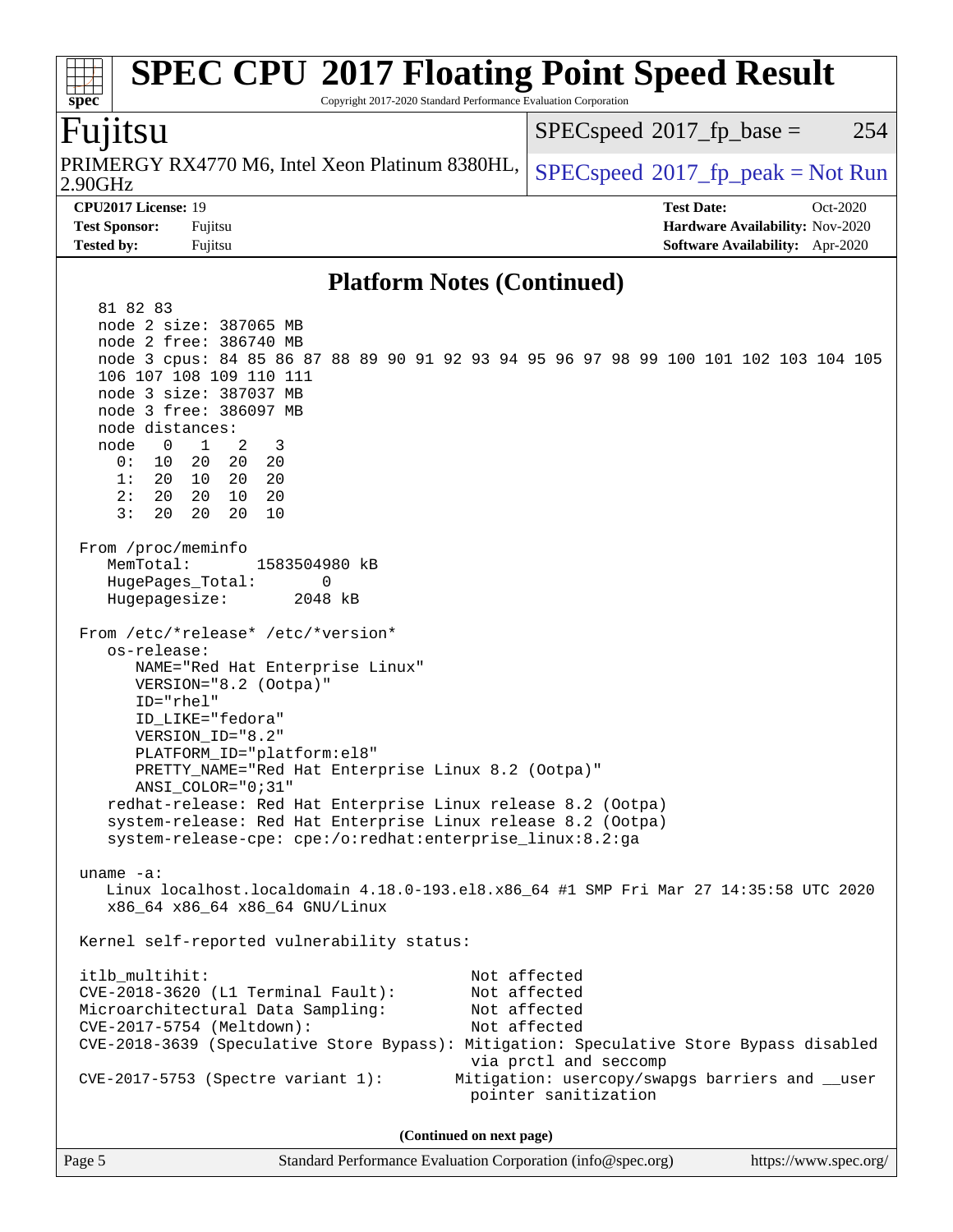Copyright 2017-2020 Standard Performance Evaluation Corporation

### Fujitsu

**[spec](http://www.spec.org/)**

2.90GHz PRIMERGY RX4770 M6, Intel Xeon Platinum 8380HL,  $SPEC speed^{\circ}2017\_fp\_peak = Not Run$ 

 $SPECspeed^{\circledcirc}2017_fp\_base = 254$  $SPECspeed^{\circledcirc}2017_fp\_base = 254$ 

**[CPU2017 License:](http://www.spec.org/auto/cpu2017/Docs/result-fields.html#CPU2017License)** 19 **[Test Date:](http://www.spec.org/auto/cpu2017/Docs/result-fields.html#TestDate)** Oct-2020 **[Test Sponsor:](http://www.spec.org/auto/cpu2017/Docs/result-fields.html#TestSponsor)** Fujitsu **[Hardware Availability:](http://www.spec.org/auto/cpu2017/Docs/result-fields.html#HardwareAvailability)** Nov-2020 **[Tested by:](http://www.spec.org/auto/cpu2017/Docs/result-fields.html#Testedby)** Fujitsu **[Software Availability:](http://www.spec.org/auto/cpu2017/Docs/result-fields.html#SoftwareAvailability)** Apr-2020

#### **[Platform Notes \(Continued\)](http://www.spec.org/auto/cpu2017/Docs/result-fields.html#PlatformNotes)**

| $CVE-2017-5715$ (Spectre variant 2):                                                                                                                                                                                                                                                                                                                                                                        | Mitigation: Enhanced IBRS, IBPB: conditional,<br>RSB filling |  |  |  |  |
|-------------------------------------------------------------------------------------------------------------------------------------------------------------------------------------------------------------------------------------------------------------------------------------------------------------------------------------------------------------------------------------------------------------|--------------------------------------------------------------|--|--|--|--|
| tsx async abort:                                                                                                                                                                                                                                                                                                                                                                                            | Not affected                                                 |  |  |  |  |
| run-level 3 Oct 15 14:47                                                                                                                                                                                                                                                                                                                                                                                    |                                                              |  |  |  |  |
| SPEC is set to: /home/PVT/speccpu<br>Filesystem Type Size Used Avail Use% Mounted on<br>/dev/sda5 xfs 328G 8.3G 320G 3% /home                                                                                                                                                                                                                                                                               |                                                              |  |  |  |  |
| From /sys/devices/virtual/dmi/id<br>BIOS: FUJITSU V1.0.0.0 R1.1.1 for D3892-A1x<br>09/25/2020<br>Vendor: FUJITSU<br>Product: PRIMERGY RX4770 M6<br>Product Family: SERVER<br>Serial: MABTxxxxxx                                                                                                                                                                                                             |                                                              |  |  |  |  |
| Additional information from dmidecode follows. WARNING: Use caution when you interpret<br>this section. The 'dmidecode' program reads system data which is "intended to allow<br>hardware to be accurately determined", but the intent may not be met, as there are<br>frequent changes to hardware, firmware, and the "DMTF SMBIOS" standard.<br>Memory:<br>48x Samsung M393A4K40DB3-CWE 32 GB 2 rank 3200 |                                                              |  |  |  |  |
| (End of data from sysinfo program)                                                                                                                                                                                                                                                                                                                                                                          |                                                              |  |  |  |  |
| <b>Compiler Version Notes</b>                                                                                                                                                                                                                                                                                                                                                                               |                                                              |  |  |  |  |
| C                                                                                                                                                                                                                                                                                                                                                                                                           | 619.1bm s(base) 638.imagick s(base) 644.nab s(base)          |  |  |  |  |

------------------------------------------------------------------------------ Intel(R) C Intel(R) 64 Compiler for applications running on Intel(R)  $64$ , Version 19.1.1.217 Build 20200306 Copyright (C) 1985-2020 Intel Corporation. All rights reserved. ------------------------------------------------------------------------------ ============================================================================== C++, C, Fortran | 607.cactuBSSN\_s(base) ------------------------------------------------------------------------------ Intel(R) C++ Intel(R) 64 Compiler for applications running on Intel(R)  $64$ , Version 19.1.1.217 Build 20200306 Copyright (C) 1985-2020 Intel Corporation. All rights reserved. Intel(R) C Intel(R) 64 Compiler for applications running on Intel(R)  $64$ , Version 19.1.1.217 Build 20200306 Copyright (C) 1985-2020 Intel Corporation. All rights reserved. Intel(R) Fortran Intel(R) 64 Compiler for applications running on Intel(R) **(Continued on next page)**

Page 6 Standard Performance Evaluation Corporation [\(info@spec.org\)](mailto:info@spec.org) <https://www.spec.org/>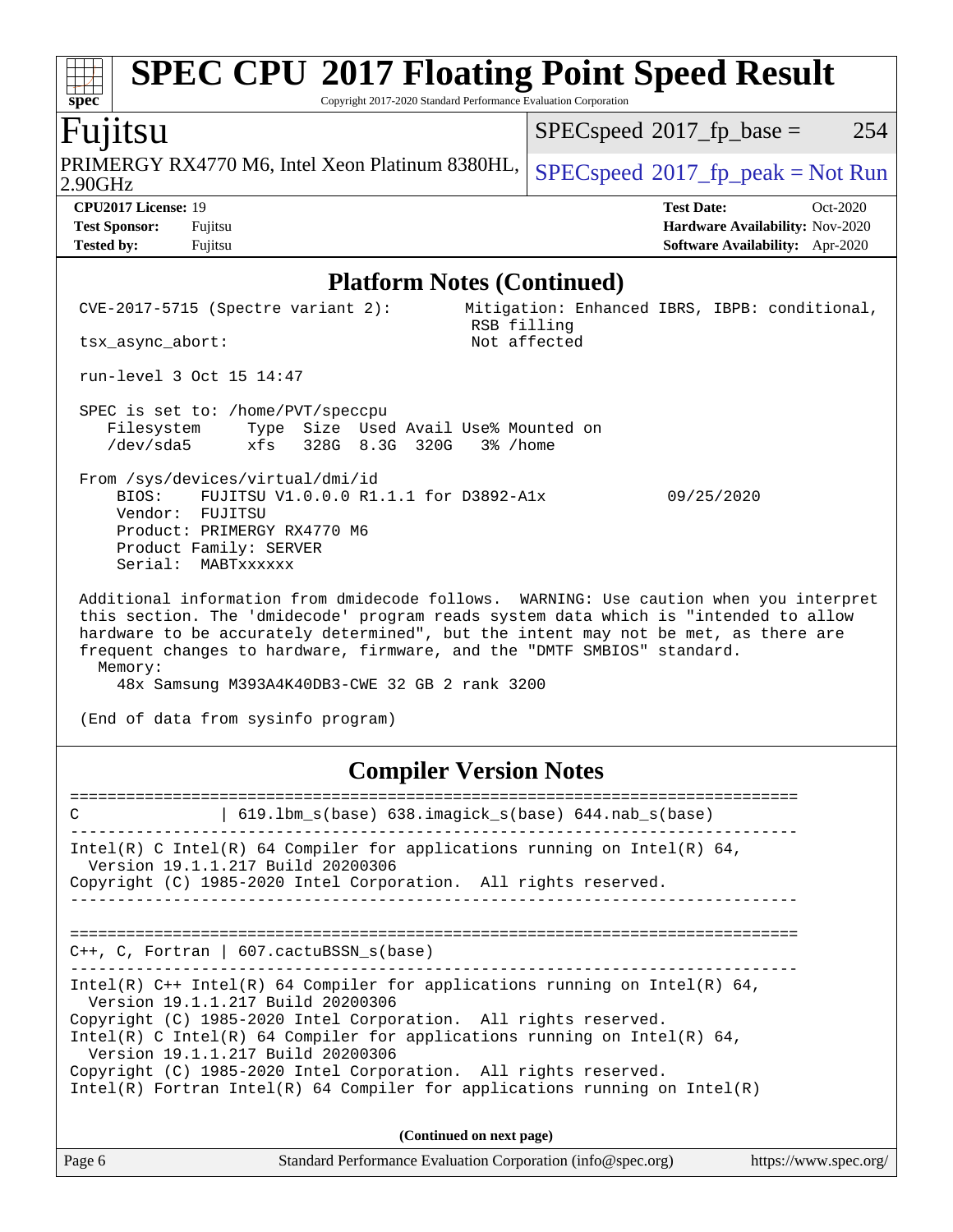Copyright 2017-2020 Standard Performance Evaluation Corporation

## **ujitsu**

 $\overline{2}$ .90GHz PRIMERGY RX4770 M6, Intel Xeon Platinum 8380HL,  $SPEC speed^{\circ}2017\_fp\_peak = Not Run$ 

 $SPECspeed*2017_fp\_base = 254$  $SPECspeed*2017_fp\_base = 254$ 

**[spec](http://www.spec.org/)**

| <b>CPU2017 License: 19</b> |        |
|----------------------------|--------|
| <b>Test Sponsor:</b>       | Fujits |
|                            |        |

**[CPU2017 License:](http://www.spec.org/auto/cpu2017/Docs/result-fields.html#CPU2017License)** 19 **[Test Date:](http://www.spec.org/auto/cpu2017/Docs/result-fields.html#TestDate)** Oct-2020 **[Test Sponsor:](http://www.spec.org/auto/cpu2017/Docs/result-fields.html#TestSponsor)** Fujitsu **[Hardware Availability:](http://www.spec.org/auto/cpu2017/Docs/result-fields.html#HardwareAvailability)** Nov-2020 **[Tested by:](http://www.spec.org/auto/cpu2017/Docs/result-fields.html#Testedby)** Fujitsu **[Software Availability:](http://www.spec.org/auto/cpu2017/Docs/result-fields.html#SoftwareAvailability)** Apr-2020

#### **[Compiler Version Notes \(Continued\)](http://www.spec.org/auto/cpu2017/Docs/result-fields.html#CompilerVersionNotes)**

|                                   | 64, Version 19.1.1.217 Build 20200306<br>Copyright (C) 1985-2020 Intel Corporation. All rights reserved.                                                                    |                                                                                                                                                          |
|-----------------------------------|-----------------------------------------------------------------------------------------------------------------------------------------------------------------------------|----------------------------------------------------------------------------------------------------------------------------------------------------------|
|                                   |                                                                                                                                                                             | Fortran 		   603.bwaves_s(base) 649.fotonik3d_s(base) 654.roms_s(base)                                                                                   |
|                                   | 64, Version 19.1.1.217 Build 20200306<br>Copyright (C) 1985-2020 Intel Corporation. All rights reserved.                                                                    | Intel(R) Fortran Intel(R) 64 Compiler for applications running on Intel(R)                                                                               |
|                                   |                                                                                                                                                                             | Fortran, $C = \begin{bmatrix} 621.wrf_s(base) & 627.cam4_s(base) & 628.pop2_s(base) \end{bmatrix}$                                                       |
| Version 19.1.1.217 Build 20200306 | 64, Version 19.1.1.217 Build 20200306<br>Copyright (C) 1985-2020 Intel Corporation. All rights reserved.<br>Copyright (C) 1985-2020 Intel Corporation. All rights reserved. | $Intel(R)$ Fortran Intel(R) 64 Compiler for applications running on Intel(R)<br>Intel(R) C Intel(R) 64 Compiler for applications running on Intel(R) 64, |

## **[Base Compiler Invocation](http://www.spec.org/auto/cpu2017/Docs/result-fields.html#BaseCompilerInvocation)**

[C benchmarks](http://www.spec.org/auto/cpu2017/Docs/result-fields.html#Cbenchmarks): [icc](http://www.spec.org/cpu2017/results/res2020q4/cpu2017-20201013-24200.flags.html#user_CCbase_intel_icc_66fc1ee009f7361af1fbd72ca7dcefbb700085f36577c54f309893dd4ec40d12360134090235512931783d35fd58c0460139e722d5067c5574d8eaf2b3e37e92)

[Fortran benchmarks](http://www.spec.org/auto/cpu2017/Docs/result-fields.html#Fortranbenchmarks): [ifort](http://www.spec.org/cpu2017/results/res2020q4/cpu2017-20201013-24200.flags.html#user_FCbase_intel_ifort_8111460550e3ca792625aed983ce982f94888b8b503583aa7ba2b8303487b4d8a21a13e7191a45c5fd58ff318f48f9492884d4413fa793fd88dd292cad7027ca)

[Benchmarks using both Fortran and C](http://www.spec.org/auto/cpu2017/Docs/result-fields.html#BenchmarksusingbothFortranandC): [ifort](http://www.spec.org/cpu2017/results/res2020q4/cpu2017-20201013-24200.flags.html#user_CC_FCbase_intel_ifort_8111460550e3ca792625aed983ce982f94888b8b503583aa7ba2b8303487b4d8a21a13e7191a45c5fd58ff318f48f9492884d4413fa793fd88dd292cad7027ca) [icc](http://www.spec.org/cpu2017/results/res2020q4/cpu2017-20201013-24200.flags.html#user_CC_FCbase_intel_icc_66fc1ee009f7361af1fbd72ca7dcefbb700085f36577c54f309893dd4ec40d12360134090235512931783d35fd58c0460139e722d5067c5574d8eaf2b3e37e92)

[Benchmarks using Fortran, C, and C++:](http://www.spec.org/auto/cpu2017/Docs/result-fields.html#BenchmarksusingFortranCandCXX) [icpc](http://www.spec.org/cpu2017/results/res2020q4/cpu2017-20201013-24200.flags.html#user_CC_CXX_FCbase_intel_icpc_c510b6838c7f56d33e37e94d029a35b4a7bccf4766a728ee175e80a419847e808290a9b78be685c44ab727ea267ec2f070ec5dc83b407c0218cded6866a35d07) [icc](http://www.spec.org/cpu2017/results/res2020q4/cpu2017-20201013-24200.flags.html#user_CC_CXX_FCbase_intel_icc_66fc1ee009f7361af1fbd72ca7dcefbb700085f36577c54f309893dd4ec40d12360134090235512931783d35fd58c0460139e722d5067c5574d8eaf2b3e37e92) [ifort](http://www.spec.org/cpu2017/results/res2020q4/cpu2017-20201013-24200.flags.html#user_CC_CXX_FCbase_intel_ifort_8111460550e3ca792625aed983ce982f94888b8b503583aa7ba2b8303487b4d8a21a13e7191a45c5fd58ff318f48f9492884d4413fa793fd88dd292cad7027ca)

## **[Base Portability Flags](http://www.spec.org/auto/cpu2017/Docs/result-fields.html#BasePortabilityFlags)**

 603.bwaves\_s: [-DSPEC\\_LP64](http://www.spec.org/cpu2017/results/res2020q4/cpu2017-20201013-24200.flags.html#suite_basePORTABILITY603_bwaves_s_DSPEC_LP64) 607.cactuBSSN\_s: [-DSPEC\\_LP64](http://www.spec.org/cpu2017/results/res2020q4/cpu2017-20201013-24200.flags.html#suite_basePORTABILITY607_cactuBSSN_s_DSPEC_LP64) 619.lbm\_s: [-DSPEC\\_LP64](http://www.spec.org/cpu2017/results/res2020q4/cpu2017-20201013-24200.flags.html#suite_basePORTABILITY619_lbm_s_DSPEC_LP64) 621.wrf\_s: [-DSPEC\\_LP64](http://www.spec.org/cpu2017/results/res2020q4/cpu2017-20201013-24200.flags.html#suite_basePORTABILITY621_wrf_s_DSPEC_LP64) [-DSPEC\\_CASE\\_FLAG](http://www.spec.org/cpu2017/results/res2020q4/cpu2017-20201013-24200.flags.html#b621.wrf_s_baseCPORTABILITY_DSPEC_CASE_FLAG) [-convert big\\_endian](http://www.spec.org/cpu2017/results/res2020q4/cpu2017-20201013-24200.flags.html#user_baseFPORTABILITY621_wrf_s_convert_big_endian_c3194028bc08c63ac5d04de18c48ce6d347e4e562e8892b8bdbdc0214820426deb8554edfa529a3fb25a586e65a3d812c835984020483e7e73212c4d31a38223)

**(Continued on next page)**

Page 7 Standard Performance Evaluation Corporation [\(info@spec.org\)](mailto:info@spec.org) <https://www.spec.org/>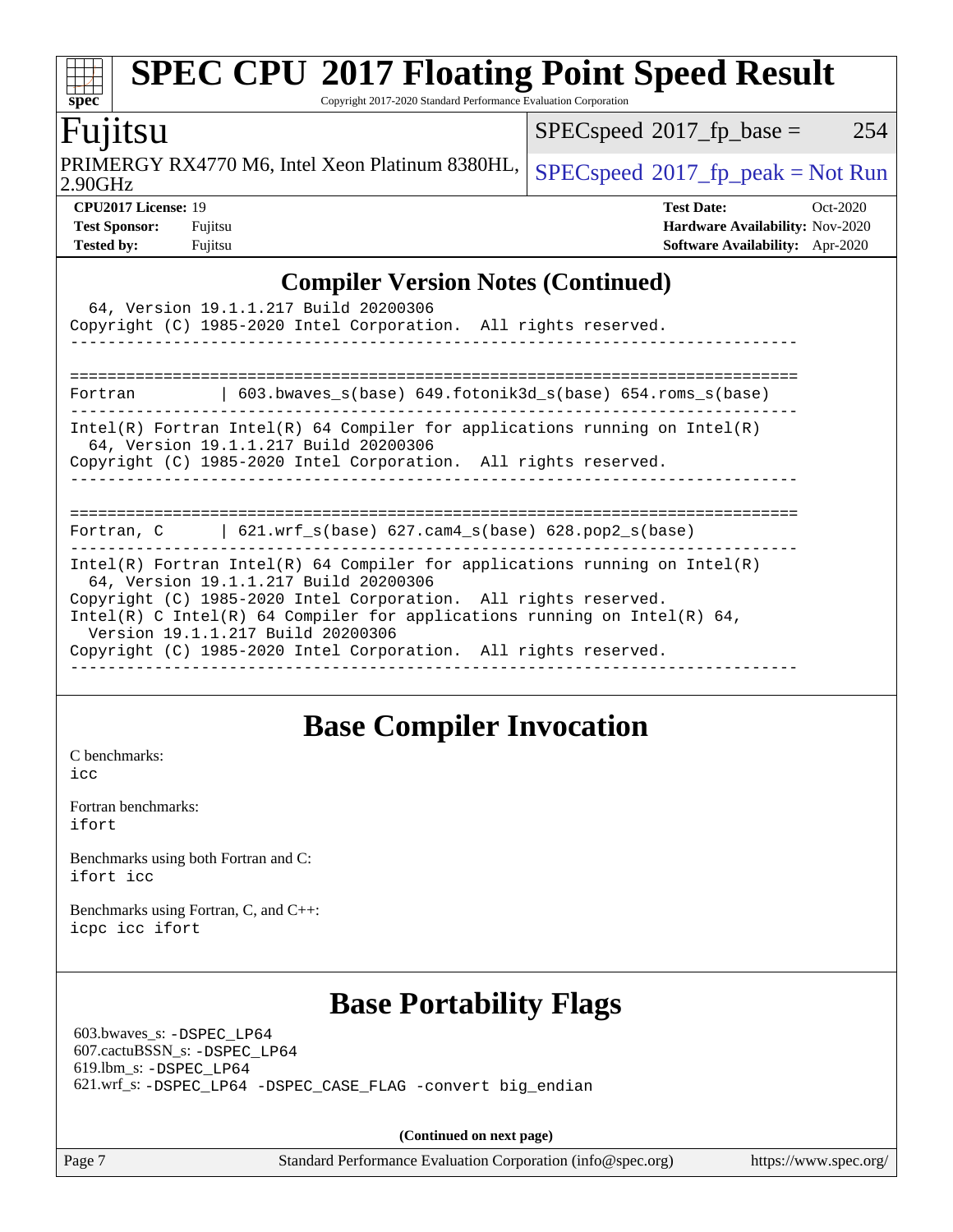Copyright 2017-2020 Standard Performance Evaluation Corporation

## Fujitsu

2.90GHz PRIMERGY RX4770 M6, Intel Xeon Platinum 8380HL,  $SPEC speed^{\circ}2017\_fp\_peak = Not Run$ 

 $SPEC speed^{\circ}2017\_fp\_base = 254$ 

**[spec](http://www.spec.org/)**

**[Tested by:](http://www.spec.org/auto/cpu2017/Docs/result-fields.html#Testedby)** Fujitsu **[Software Availability:](http://www.spec.org/auto/cpu2017/Docs/result-fields.html#SoftwareAvailability)** Apr-2020

**[CPU2017 License:](http://www.spec.org/auto/cpu2017/Docs/result-fields.html#CPU2017License)** 19 **[Test Date:](http://www.spec.org/auto/cpu2017/Docs/result-fields.html#TestDate)** Oct-2020 **[Test Sponsor:](http://www.spec.org/auto/cpu2017/Docs/result-fields.html#TestSponsor)** Fujitsu **[Hardware Availability:](http://www.spec.org/auto/cpu2017/Docs/result-fields.html#HardwareAvailability)** Nov-2020

## **[Base Portability Flags \(Continued\)](http://www.spec.org/auto/cpu2017/Docs/result-fields.html#BasePortabilityFlags)**

 627.cam4\_s: [-DSPEC\\_LP64](http://www.spec.org/cpu2017/results/res2020q4/cpu2017-20201013-24200.flags.html#suite_basePORTABILITY627_cam4_s_DSPEC_LP64) [-DSPEC\\_CASE\\_FLAG](http://www.spec.org/cpu2017/results/res2020q4/cpu2017-20201013-24200.flags.html#b627.cam4_s_baseCPORTABILITY_DSPEC_CASE_FLAG) 628.pop2\_s: [-DSPEC\\_LP64](http://www.spec.org/cpu2017/results/res2020q4/cpu2017-20201013-24200.flags.html#suite_basePORTABILITY628_pop2_s_DSPEC_LP64) [-DSPEC\\_CASE\\_FLAG](http://www.spec.org/cpu2017/results/res2020q4/cpu2017-20201013-24200.flags.html#b628.pop2_s_baseCPORTABILITY_DSPEC_CASE_FLAG) [-convert big\\_endian](http://www.spec.org/cpu2017/results/res2020q4/cpu2017-20201013-24200.flags.html#user_baseFPORTABILITY628_pop2_s_convert_big_endian_c3194028bc08c63ac5d04de18c48ce6d347e4e562e8892b8bdbdc0214820426deb8554edfa529a3fb25a586e65a3d812c835984020483e7e73212c4d31a38223) [-assume byterecl](http://www.spec.org/cpu2017/results/res2020q4/cpu2017-20201013-24200.flags.html#user_baseFPORTABILITY628_pop2_s_assume_byterecl_7e47d18b9513cf18525430bbf0f2177aa9bf368bc7a059c09b2c06a34b53bd3447c950d3f8d6c70e3faf3a05c8557d66a5798b567902e8849adc142926523472) 638.imagick\_s: [-DSPEC\\_LP64](http://www.spec.org/cpu2017/results/res2020q4/cpu2017-20201013-24200.flags.html#suite_basePORTABILITY638_imagick_s_DSPEC_LP64) 644.nab\_s: [-DSPEC\\_LP64](http://www.spec.org/cpu2017/results/res2020q4/cpu2017-20201013-24200.flags.html#suite_basePORTABILITY644_nab_s_DSPEC_LP64) 649.fotonik3d\_s: [-DSPEC\\_LP64](http://www.spec.org/cpu2017/results/res2020q4/cpu2017-20201013-24200.flags.html#suite_basePORTABILITY649_fotonik3d_s_DSPEC_LP64) 654.roms\_s: [-DSPEC\\_LP64](http://www.spec.org/cpu2017/results/res2020q4/cpu2017-20201013-24200.flags.html#suite_basePORTABILITY654_roms_s_DSPEC_LP64)

**[Base Optimization Flags](http://www.spec.org/auto/cpu2017/Docs/result-fields.html#BaseOptimizationFlags)**

#### [C benchmarks](http://www.spec.org/auto/cpu2017/Docs/result-fields.html#Cbenchmarks):

[-m64](http://www.spec.org/cpu2017/results/res2020q4/cpu2017-20201013-24200.flags.html#user_CCbase_m64-icc) [-std=c11](http://www.spec.org/cpu2017/results/res2020q4/cpu2017-20201013-24200.flags.html#user_CCbase_std-icc-std_0e1c27790398a4642dfca32ffe6c27b5796f9c2d2676156f2e42c9c44eaad0c049b1cdb667a270c34d979996257aeb8fc440bfb01818dbc9357bd9d174cb8524) [-xCORE-AVX2](http://www.spec.org/cpu2017/results/res2020q4/cpu2017-20201013-24200.flags.html#user_CCbase_f-xCORE-AVX2) [-ipo](http://www.spec.org/cpu2017/results/res2020q4/cpu2017-20201013-24200.flags.html#user_CCbase_f-ipo) [-O3](http://www.spec.org/cpu2017/results/res2020q4/cpu2017-20201013-24200.flags.html#user_CCbase_f-O3) [-no-prec-div](http://www.spec.org/cpu2017/results/res2020q4/cpu2017-20201013-24200.flags.html#user_CCbase_f-no-prec-div) [-qopt-prefetch](http://www.spec.org/cpu2017/results/res2020q4/cpu2017-20201013-24200.flags.html#user_CCbase_f-qopt-prefetch) [-ffinite-math-only](http://www.spec.org/cpu2017/results/res2020q4/cpu2017-20201013-24200.flags.html#user_CCbase_f_finite_math_only_cb91587bd2077682c4b38af759c288ed7c732db004271a9512da14a4f8007909a5f1427ecbf1a0fb78ff2a814402c6114ac565ca162485bbcae155b5e4258871) [-qopt-mem-layout-trans=4](http://www.spec.org/cpu2017/results/res2020q4/cpu2017-20201013-24200.flags.html#user_CCbase_f-qopt-mem-layout-trans_fa39e755916c150a61361b7846f310bcdf6f04e385ef281cadf3647acec3f0ae266d1a1d22d972a7087a248fd4e6ca390a3634700869573d231a252c784941a8) [-qopenmp](http://www.spec.org/cpu2017/results/res2020q4/cpu2017-20201013-24200.flags.html#user_CCbase_qopenmp_16be0c44f24f464004c6784a7acb94aca937f053568ce72f94b139a11c7c168634a55f6653758ddd83bcf7b8463e8028bb0b48b77bcddc6b78d5d95bb1df2967) [-DSPEC\\_OPENMP](http://www.spec.org/cpu2017/results/res2020q4/cpu2017-20201013-24200.flags.html#suite_CCbase_DSPEC_OPENMP) [-mbranches-within-32B-boundaries](http://www.spec.org/cpu2017/results/res2020q4/cpu2017-20201013-24200.flags.html#user_CCbase_f-mbranches-within-32B-boundaries)

#### [Fortran benchmarks](http://www.spec.org/auto/cpu2017/Docs/result-fields.html#Fortranbenchmarks):

[-m64](http://www.spec.org/cpu2017/results/res2020q4/cpu2017-20201013-24200.flags.html#user_FCbase_m64-icc) [-Wl,-z,muldefs](http://www.spec.org/cpu2017/results/res2020q4/cpu2017-20201013-24200.flags.html#user_FCbase_link_force_multiple1_b4cbdb97b34bdee9ceefcfe54f4c8ea74255f0b02a4b23e853cdb0e18eb4525ac79b5a88067c842dd0ee6996c24547a27a4b99331201badda8798ef8a743f577) [-DSPEC\\_OPENMP](http://www.spec.org/cpu2017/results/res2020q4/cpu2017-20201013-24200.flags.html#suite_FCbase_DSPEC_OPENMP) [-xCORE-AVX2](http://www.spec.org/cpu2017/results/res2020q4/cpu2017-20201013-24200.flags.html#user_FCbase_f-xCORE-AVX2) [-ipo](http://www.spec.org/cpu2017/results/res2020q4/cpu2017-20201013-24200.flags.html#user_FCbase_f-ipo) [-O3](http://www.spec.org/cpu2017/results/res2020q4/cpu2017-20201013-24200.flags.html#user_FCbase_f-O3) [-no-prec-div](http://www.spec.org/cpu2017/results/res2020q4/cpu2017-20201013-24200.flags.html#user_FCbase_f-no-prec-div) [-qopt-prefetch](http://www.spec.org/cpu2017/results/res2020q4/cpu2017-20201013-24200.flags.html#user_FCbase_f-qopt-prefetch) [-ffinite-math-only](http://www.spec.org/cpu2017/results/res2020q4/cpu2017-20201013-24200.flags.html#user_FCbase_f_finite_math_only_cb91587bd2077682c4b38af759c288ed7c732db004271a9512da14a4f8007909a5f1427ecbf1a0fb78ff2a814402c6114ac565ca162485bbcae155b5e4258871) [-qopt-mem-layout-trans=4](http://www.spec.org/cpu2017/results/res2020q4/cpu2017-20201013-24200.flags.html#user_FCbase_f-qopt-mem-layout-trans_fa39e755916c150a61361b7846f310bcdf6f04e385ef281cadf3647acec3f0ae266d1a1d22d972a7087a248fd4e6ca390a3634700869573d231a252c784941a8) [-qopenmp](http://www.spec.org/cpu2017/results/res2020q4/cpu2017-20201013-24200.flags.html#user_FCbase_qopenmp_16be0c44f24f464004c6784a7acb94aca937f053568ce72f94b139a11c7c168634a55f6653758ddd83bcf7b8463e8028bb0b48b77bcddc6b78d5d95bb1df2967) [-nostandard-realloc-lhs](http://www.spec.org/cpu2017/results/res2020q4/cpu2017-20201013-24200.flags.html#user_FCbase_f_2003_std_realloc_82b4557e90729c0f113870c07e44d33d6f5a304b4f63d4c15d2d0f1fab99f5daaed73bdb9275d9ae411527f28b936061aa8b9c8f2d63842963b95c9dd6426b8a) [-mbranches-within-32B-boundaries](http://www.spec.org/cpu2017/results/res2020q4/cpu2017-20201013-24200.flags.html#user_FCbase_f-mbranches-within-32B-boundaries) [-L/usr/local/jemalloc64-5.0.1/lib](http://www.spec.org/cpu2017/results/res2020q4/cpu2017-20201013-24200.flags.html#user_FCbase_jemalloc_link_path64_1_cc289568b1a6c0fd3b62c91b824c27fcb5af5e8098e6ad028160d21144ef1b8aef3170d2acf0bee98a8da324cfe4f67d0a3d0c4cc4673d993d694dc2a0df248b) [-ljemalloc](http://www.spec.org/cpu2017/results/res2020q4/cpu2017-20201013-24200.flags.html#user_FCbase_jemalloc_link_lib_d1249b907c500fa1c0672f44f562e3d0f79738ae9e3c4a9c376d49f265a04b9c99b167ecedbf6711b3085be911c67ff61f150a17b3472be731631ba4d0471706)

#### [Benchmarks using both Fortran and C](http://www.spec.org/auto/cpu2017/Docs/result-fields.html#BenchmarksusingbothFortranandC):

[-m64](http://www.spec.org/cpu2017/results/res2020q4/cpu2017-20201013-24200.flags.html#user_CC_FCbase_m64-icc) [-std=c11](http://www.spec.org/cpu2017/results/res2020q4/cpu2017-20201013-24200.flags.html#user_CC_FCbase_std-icc-std_0e1c27790398a4642dfca32ffe6c27b5796f9c2d2676156f2e42c9c44eaad0c049b1cdb667a270c34d979996257aeb8fc440bfb01818dbc9357bd9d174cb8524) [-Wl,-z,muldefs](http://www.spec.org/cpu2017/results/res2020q4/cpu2017-20201013-24200.flags.html#user_CC_FCbase_link_force_multiple1_b4cbdb97b34bdee9ceefcfe54f4c8ea74255f0b02a4b23e853cdb0e18eb4525ac79b5a88067c842dd0ee6996c24547a27a4b99331201badda8798ef8a743f577) [-xCORE-AVX2](http://www.spec.org/cpu2017/results/res2020q4/cpu2017-20201013-24200.flags.html#user_CC_FCbase_f-xCORE-AVX2) [-ipo](http://www.spec.org/cpu2017/results/res2020q4/cpu2017-20201013-24200.flags.html#user_CC_FCbase_f-ipo) [-O3](http://www.spec.org/cpu2017/results/res2020q4/cpu2017-20201013-24200.flags.html#user_CC_FCbase_f-O3) [-no-prec-div](http://www.spec.org/cpu2017/results/res2020q4/cpu2017-20201013-24200.flags.html#user_CC_FCbase_f-no-prec-div) [-qopt-prefetch](http://www.spec.org/cpu2017/results/res2020q4/cpu2017-20201013-24200.flags.html#user_CC_FCbase_f-qopt-prefetch) [-ffinite-math-only](http://www.spec.org/cpu2017/results/res2020q4/cpu2017-20201013-24200.flags.html#user_CC_FCbase_f_finite_math_only_cb91587bd2077682c4b38af759c288ed7c732db004271a9512da14a4f8007909a5f1427ecbf1a0fb78ff2a814402c6114ac565ca162485bbcae155b5e4258871) [-qopt-mem-layout-trans=4](http://www.spec.org/cpu2017/results/res2020q4/cpu2017-20201013-24200.flags.html#user_CC_FCbase_f-qopt-mem-layout-trans_fa39e755916c150a61361b7846f310bcdf6f04e385ef281cadf3647acec3f0ae266d1a1d22d972a7087a248fd4e6ca390a3634700869573d231a252c784941a8) [-qopenmp](http://www.spec.org/cpu2017/results/res2020q4/cpu2017-20201013-24200.flags.html#user_CC_FCbase_qopenmp_16be0c44f24f464004c6784a7acb94aca937f053568ce72f94b139a11c7c168634a55f6653758ddd83bcf7b8463e8028bb0b48b77bcddc6b78d5d95bb1df2967) [-DSPEC\\_OPENMP](http://www.spec.org/cpu2017/results/res2020q4/cpu2017-20201013-24200.flags.html#suite_CC_FCbase_DSPEC_OPENMP) [-mbranches-within-32B-boundaries](http://www.spec.org/cpu2017/results/res2020q4/cpu2017-20201013-24200.flags.html#user_CC_FCbase_f-mbranches-within-32B-boundaries) [-nostandard-realloc-lhs](http://www.spec.org/cpu2017/results/res2020q4/cpu2017-20201013-24200.flags.html#user_CC_FCbase_f_2003_std_realloc_82b4557e90729c0f113870c07e44d33d6f5a304b4f63d4c15d2d0f1fab99f5daaed73bdb9275d9ae411527f28b936061aa8b9c8f2d63842963b95c9dd6426b8a) [-L/usr/local/jemalloc64-5.0.1/lib](http://www.spec.org/cpu2017/results/res2020q4/cpu2017-20201013-24200.flags.html#user_CC_FCbase_jemalloc_link_path64_1_cc289568b1a6c0fd3b62c91b824c27fcb5af5e8098e6ad028160d21144ef1b8aef3170d2acf0bee98a8da324cfe4f67d0a3d0c4cc4673d993d694dc2a0df248b) [-ljemalloc](http://www.spec.org/cpu2017/results/res2020q4/cpu2017-20201013-24200.flags.html#user_CC_FCbase_jemalloc_link_lib_d1249b907c500fa1c0672f44f562e3d0f79738ae9e3c4a9c376d49f265a04b9c99b167ecedbf6711b3085be911c67ff61f150a17b3472be731631ba4d0471706)

[Benchmarks using Fortran, C, and C++:](http://www.spec.org/auto/cpu2017/Docs/result-fields.html#BenchmarksusingFortranCandCXX)

[-m64](http://www.spec.org/cpu2017/results/res2020q4/cpu2017-20201013-24200.flags.html#user_CC_CXX_FCbase_m64-icc) [-std=c11](http://www.spec.org/cpu2017/results/res2020q4/cpu2017-20201013-24200.flags.html#user_CC_CXX_FCbase_std-icc-std_0e1c27790398a4642dfca32ffe6c27b5796f9c2d2676156f2e42c9c44eaad0c049b1cdb667a270c34d979996257aeb8fc440bfb01818dbc9357bd9d174cb8524) [-Wl,-z,muldefs](http://www.spec.org/cpu2017/results/res2020q4/cpu2017-20201013-24200.flags.html#user_CC_CXX_FCbase_link_force_multiple1_b4cbdb97b34bdee9ceefcfe54f4c8ea74255f0b02a4b23e853cdb0e18eb4525ac79b5a88067c842dd0ee6996c24547a27a4b99331201badda8798ef8a743f577) [-xCORE-AVX2](http://www.spec.org/cpu2017/results/res2020q4/cpu2017-20201013-24200.flags.html#user_CC_CXX_FCbase_f-xCORE-AVX2) [-ipo](http://www.spec.org/cpu2017/results/res2020q4/cpu2017-20201013-24200.flags.html#user_CC_CXX_FCbase_f-ipo) [-O3](http://www.spec.org/cpu2017/results/res2020q4/cpu2017-20201013-24200.flags.html#user_CC_CXX_FCbase_f-O3) [-no-prec-div](http://www.spec.org/cpu2017/results/res2020q4/cpu2017-20201013-24200.flags.html#user_CC_CXX_FCbase_f-no-prec-div) [-qopt-prefetch](http://www.spec.org/cpu2017/results/res2020q4/cpu2017-20201013-24200.flags.html#user_CC_CXX_FCbase_f-qopt-prefetch) [-ffinite-math-only](http://www.spec.org/cpu2017/results/res2020q4/cpu2017-20201013-24200.flags.html#user_CC_CXX_FCbase_f_finite_math_only_cb91587bd2077682c4b38af759c288ed7c732db004271a9512da14a4f8007909a5f1427ecbf1a0fb78ff2a814402c6114ac565ca162485bbcae155b5e4258871) [-qopt-mem-layout-trans=4](http://www.spec.org/cpu2017/results/res2020q4/cpu2017-20201013-24200.flags.html#user_CC_CXX_FCbase_f-qopt-mem-layout-trans_fa39e755916c150a61361b7846f310bcdf6f04e385ef281cadf3647acec3f0ae266d1a1d22d972a7087a248fd4e6ca390a3634700869573d231a252c784941a8) [-qopenmp](http://www.spec.org/cpu2017/results/res2020q4/cpu2017-20201013-24200.flags.html#user_CC_CXX_FCbase_qopenmp_16be0c44f24f464004c6784a7acb94aca937f053568ce72f94b139a11c7c168634a55f6653758ddd83bcf7b8463e8028bb0b48b77bcddc6b78d5d95bb1df2967) [-DSPEC\\_OPENMP](http://www.spec.org/cpu2017/results/res2020q4/cpu2017-20201013-24200.flags.html#suite_CC_CXX_FCbase_DSPEC_OPENMP) [-mbranches-within-32B-boundaries](http://www.spec.org/cpu2017/results/res2020q4/cpu2017-20201013-24200.flags.html#user_CC_CXX_FCbase_f-mbranches-within-32B-boundaries) [-nostandard-realloc-lhs](http://www.spec.org/cpu2017/results/res2020q4/cpu2017-20201013-24200.flags.html#user_CC_CXX_FCbase_f_2003_std_realloc_82b4557e90729c0f113870c07e44d33d6f5a304b4f63d4c15d2d0f1fab99f5daaed73bdb9275d9ae411527f28b936061aa8b9c8f2d63842963b95c9dd6426b8a) [-L/usr/local/jemalloc64-5.0.1/lib](http://www.spec.org/cpu2017/results/res2020q4/cpu2017-20201013-24200.flags.html#user_CC_CXX_FCbase_jemalloc_link_path64_1_cc289568b1a6c0fd3b62c91b824c27fcb5af5e8098e6ad028160d21144ef1b8aef3170d2acf0bee98a8da324cfe4f67d0a3d0c4cc4673d993d694dc2a0df248b) [-ljemalloc](http://www.spec.org/cpu2017/results/res2020q4/cpu2017-20201013-24200.flags.html#user_CC_CXX_FCbase_jemalloc_link_lib_d1249b907c500fa1c0672f44f562e3d0f79738ae9e3c4a9c376d49f265a04b9c99b167ecedbf6711b3085be911c67ff61f150a17b3472be731631ba4d0471706)

[The flags files that were used to format this result can be browsed at](tmsearch)

<http://www.spec.org/cpu2017/flags/Fujitsu-Platform-Settings-V1.0-CPL-RevA.html> [http://www.spec.org/cpu2017/flags/Intel-ic19.1u1-official-linux64\\_revA.html](http://www.spec.org/cpu2017/flags/Intel-ic19.1u1-official-linux64_revA.html)

[You can also download the XML flags sources by saving the following links:](tmsearch) <http://www.spec.org/cpu2017/flags/Fujitsu-Platform-Settings-V1.0-CPL-RevA.xml> [http://www.spec.org/cpu2017/flags/Intel-ic19.1u1-official-linux64\\_revA.xml](http://www.spec.org/cpu2017/flags/Intel-ic19.1u1-official-linux64_revA.xml)